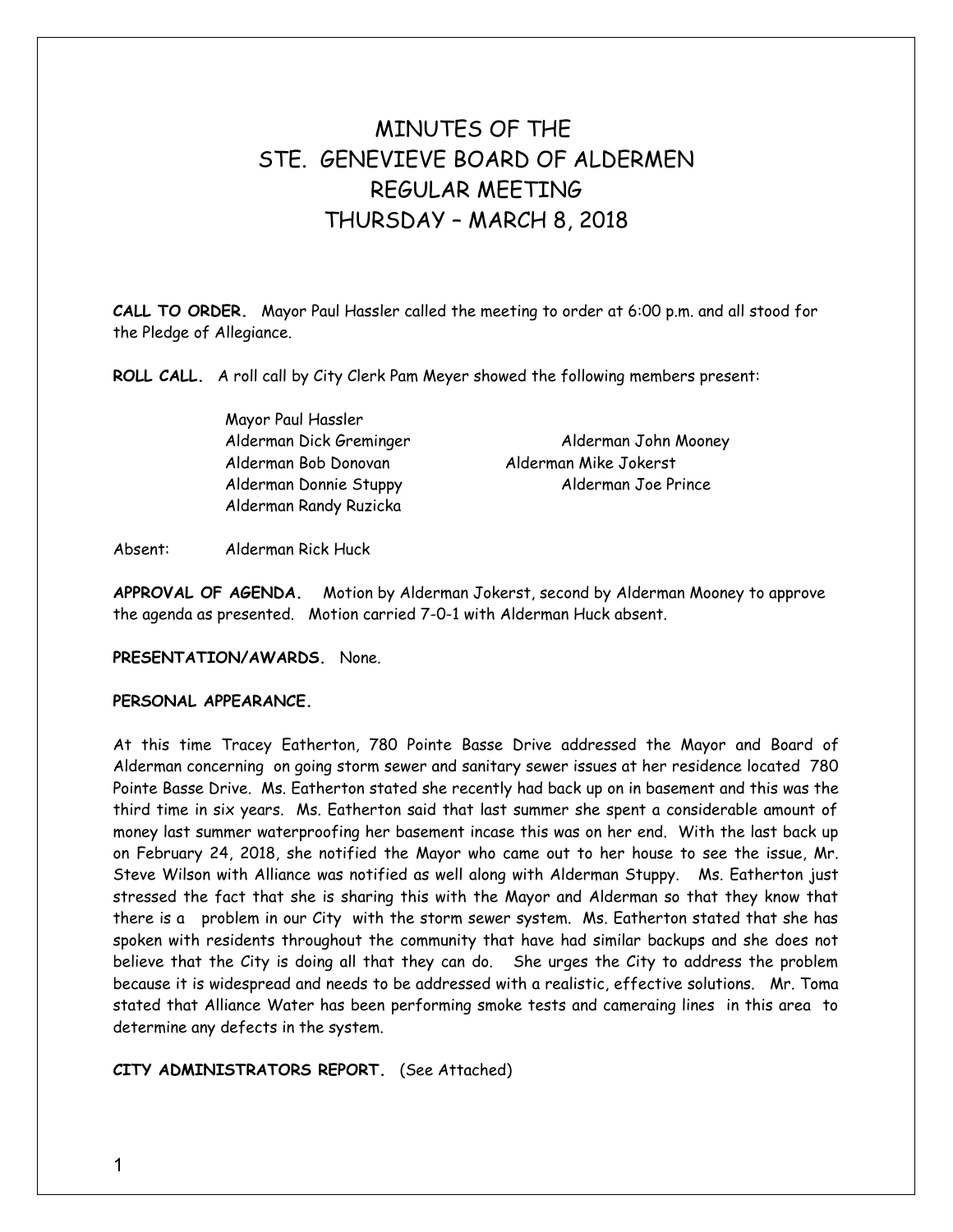## **STAFF REPORTS.**

## **Gary Roth – Street Superintendent** (See Attached)

**Carla Bullock – Community Development Administrator** (See Attached) During Ms. Bullocks report Alderman Greminger asked if there had been any change in the nuisance on Main Street and what action the City could take since summer is quickly approaching. It was discussed and the possibility of the City making repairs to the home and then putting a lien on the property was discussed. City Attorney Mark Bishop stated that the neighbors may be able to file a private suit against the property owner if the property is causing some kind of damage to the surrounding owner property.

**Kenny Steiger – Fire Chief** (See Attached)

#### **COMMITTEE REPORTS. None**

## **PUBLIC COMMENTS.**

Mr. Micah Rousey, 555 N. Third Street addressed the Mayor and Board to speak against the destination water park to be built on Progress Parkway by the County. Mr. Rousey asked about the cost of the tower for this area of town if the City did not have to meet the needs of the county if the waterpark was not going to be built and urged the City to have the County produce a real feasibility study. Mayor Hassler urged Mr. Rousey to address his concerns to the County Commissioners.

## **CONSENT AGENDA.**

- 1. **Minutes Board of Aldermen Regular Meeting February 22, 2018.**
- 2. **Temporary liquor license request for the Friends Foundation of Ste. Genevieve County Memorial Hospital for an event to be held at the Ste. Genevieve County Community Center on April 7, 2018 from 6:00 p.m. to 10:00 p.m. to raise funds for healthcare at SGCMH.**

A motion by Alderman Ruzicka, second by Alderman Stuppy to approve the Consent Agenda as presented. Motion carried 7-0-1 with Alderman Huck absent.

**PUBLIC HEARING. The Mayor and Board of Aldermen of the City of Ste. Genevieve, Missouri will hold a public hearing to consider the Rezoning of the following property from an "R-1" Single Family Residential District to an "R-2" General Residential District: Part of United States Survey 219 in the City of Ste. Genevieve, Missouri, West side of St. Marys Road.** Mayor Hassler opened the public hearing at 6:50 p.m. and Ms. Bullock, Community Development Administrator entered into evidence the Ste. Genevieve Municipal Code of Ordinances, the Comprehensive Plan of the City of Ste. Genevieve, the Planning and Zoning recommendation and approval, relevant staff report and the application of Ryan, Tyler and Matthew Klump for the request for re-zoning. A motion by Alderman Prince, second by Alderman Stuppy to accept the evidence as presented by Ms. Bullock. Motion carried 7-0-1 with Alderman Huck absent. Surrounding property owner, Kim Basler, 411 St. Marys Road asked if they would have to undergo anything when it comes to the Heritage Commission. City Attorney Mark Bishop stated that this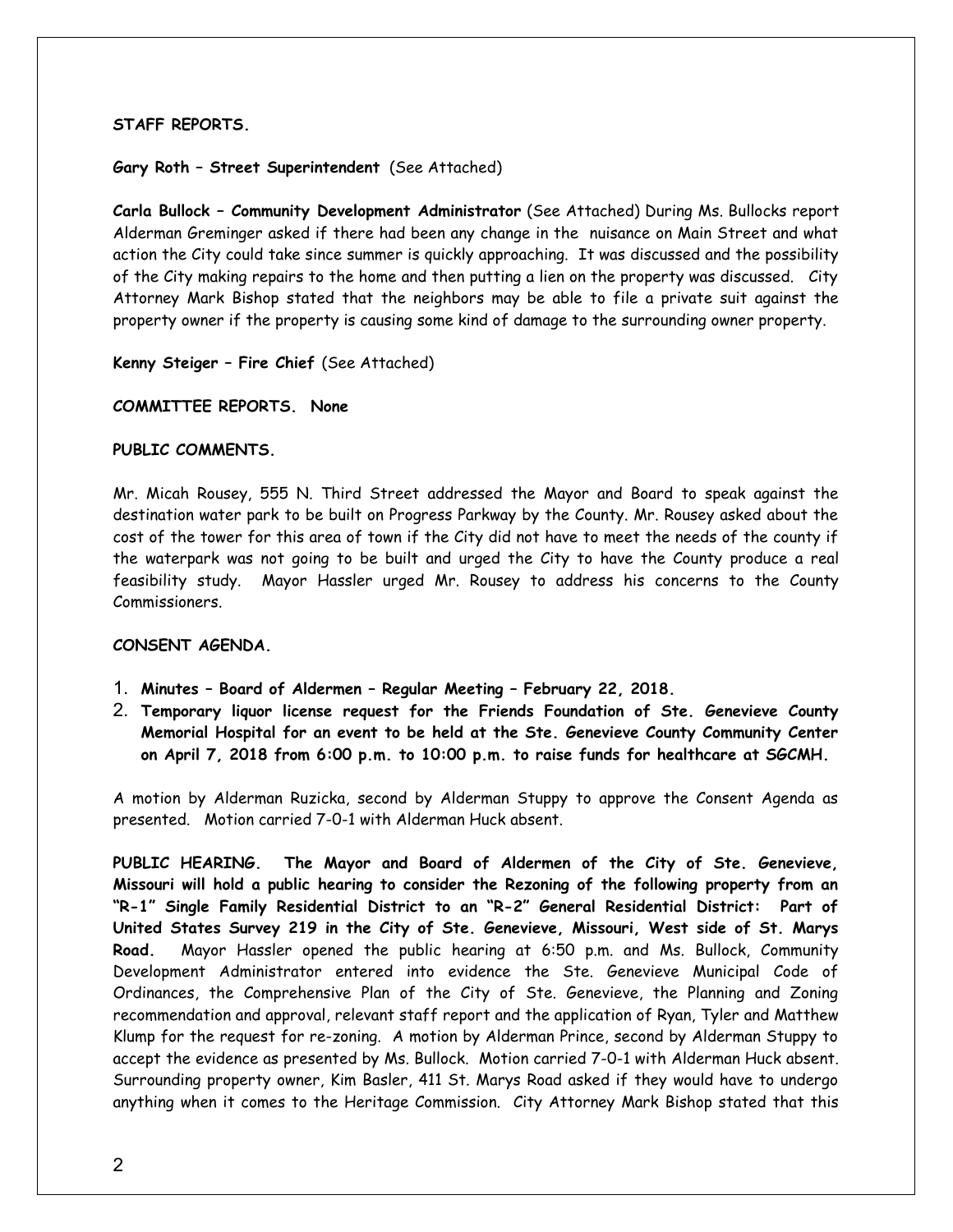was not what the public hearing is intended to answer questions. Mr. William Klug, 419 St. Marys Road stated concerns with possible runoff with the addition of concrete and paving. Ms. Bullock stated that during the permit process runoff issues will be addressed. With no further comments, Mayor Hassler closed the public hearing at 7:09.

## **OLD BUSINESS.**

**BILL NO. 4210. AN ORDINANCE OF THE CITY OF STE. GENEVIEVE, MISSOURI AUTHORIZING THE MAYOR TO ENTER INTO AN AGREEMENT BETWEEN THE CITY OF STE. GENEVIEVE AND THE STE. GENEVIEVE MUNICIPAL BAND. 2nd READING.** A motion by Alderman Stuppy, second by Alderman Prince, Bill No. 4210 was placed on its second and final reading, read by title only, considered and passed by a roll call vote as follows: Ayes: Alderman John Mooney, Alderman Mike Jokerst, Alderman Bob Donovan, Alderman Donald Stuppy, Alderman Joe Prince, Alderman Dick Greminger and Alderman Randy Ruzicka. Nays: None Absent: Alderman Richard Huck. Motion carried 7-0-1. Thereupon Bill No. 4210 was declared Ordinance No. 4142 signed by the Mayor and attested by the City Clerk.

#### **NEW BUSINESS.**

**BILL NO. 4211. AN ORDINANCE ALLOWING THE 2018 SHOW ME GREEN SALES TAX HOLIDAY TO APPLY TO THE LOCAL SALES TAXES OF THE CITY OF STE. GENEVIEVE, MISSOURI BETWEEN APRIL 19 AND APRIL 25, 2018. 1ST READING.** A motion by Alderman Jokerst, second by Alderman Mooney, Bill No. 4211 was placed on its first reading read by title only and considered and passed with an 7-0-1 of the Board of Aldermen with Alderman Huck absent. A motion by Alderman Jokerst, second by Alderman Greminger to proceed with the second and final reading of Bill No. 4211. Motion carried 7-0-1 with Alderman Huck absent.

A motion by Alderman Prince, second by Alderman Ruzicka, Bill No. 4211 was placed on its second and final reading, read by title only, considered and passed by a roll call vote as follows: Ayes: Alderman John Mooney, Alderman Mike Jokerst, Alderman Bob Donovan, Alderman Donald Stuppy, Alderman Joe Prince, Alderman Dick Greminger and Alderman Randy Ruzicka. Nays: None Absent: Alderman Richard Huck. Motion carried 7-0-1. Thereupon Bill No. 4211 was declared Ordinance No. 4143 signed by the Mayor and attested by the City Clerk.

**BILL NO. 4212. AN ORDINANCE APPROVING A ZONE CHANGE FROM AN R-1 SINGLE FAMILY RESIDENTIAL ZONING DISTRICT TO AN R-2 GENERAL RESIDENTIAL ZONING DISTRICT FOR PART OF SURVEY 219. 1ST READING.** A motion by Alderman Jokerst, second by Alderman Prince, Bill No. 4212 was placed on its first reading read by title only and considered and passed with an 6-1-1 of the Board of Aldermen with Alderman Mooney voting No and Alderman Huck absent.

#### **OTHER BUSINESS.**

**Consideration of open burning.** A motion by Alderman Donovan, second by Alderman Prince to open burning effective March 9, 2018 to June  $1<sup>st</sup>$ , 1018. Motion carried 7-0-1 with Alderman Huck absent.